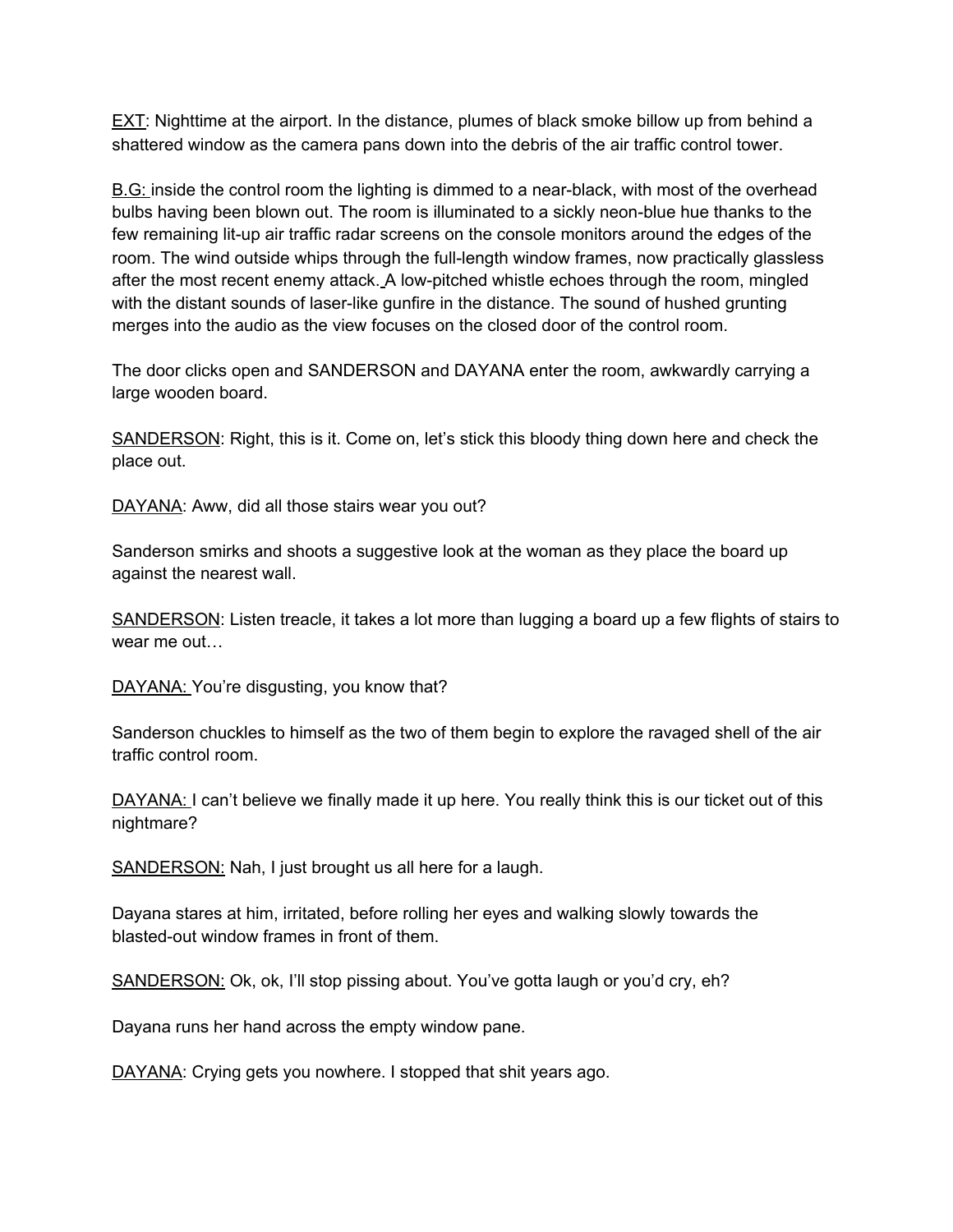She takes a sharp, irritated intake of breath as a shard of leftover glass slices her finger.

DAYANA: Besides, there's no point crying over spilt blood. We've just gotta do whatever it takes to spill some of theirs...that's the only way to make it feel right.

Sanderson sighs, before heading across the room to join her. The two stare at the expanse of runways, the gunfire and smoke of the invasion of the city in the distance drifting across the wind as the coalition of global military forces begin setting up camps on the tarmac below.

SANDERSON: They'll be coming here next. We'll have to make sure the others are ready for it. Christ, we'll have to make sure we're ready for it.

DAYANA: I'm ready for it. You can bet your ass I'm ready for it.

SANDERSON: This isn't gonna end well, Dayana. There's not gonna be some glorious ending for all of us. The kid probably won't make it, neither will the cook. It's gonna be up to us to keep as many of us alive as we can, for as long as we can.

DAYANA: Maybe. But I know that if I die tomorrow or the next day, or whenever they come for us; I'll be dragging as many of those evil things as I can all the way to hell with me.

The two fall silent again as the evening atmosphere sits heavily between them. SANDERSON turns from the window, stepping over a fallen chair as he heads back across the room.

SANDERSON: Guess we'd better get this nailed up over that first window then, eh? Sooner we get that done, the sooner we can haul the rest of them up here and get this place secured.

DAYANA: Fine. Besides, there's bound to be something in here we can use to contact the rest of the world once we're all set up. I'll start looking around, you can make a start on the heavy lifting. Seeing as you're so, not tired…

She grins at him sarcastically. SANDERSON snorts, suppressing a sarcastic laugh of his own, before grabbing one edge of the wooden board and dragging it towards the first of the blasted-out windows.

SANDERSON: Great…can't wait for the end of the world so I don't have to deal with your crappy jokes anymore. Oh, wait…

DAYANA: Careful what you wish for, pendejo...

The two start work on their respective tasks as the gunfire in the distance begins to get louder. The grins fade slowly from their faces as they each begin to pick up the pace; DAYANA searching what remains of the computer consoles and SANDERSON dragging the wooden